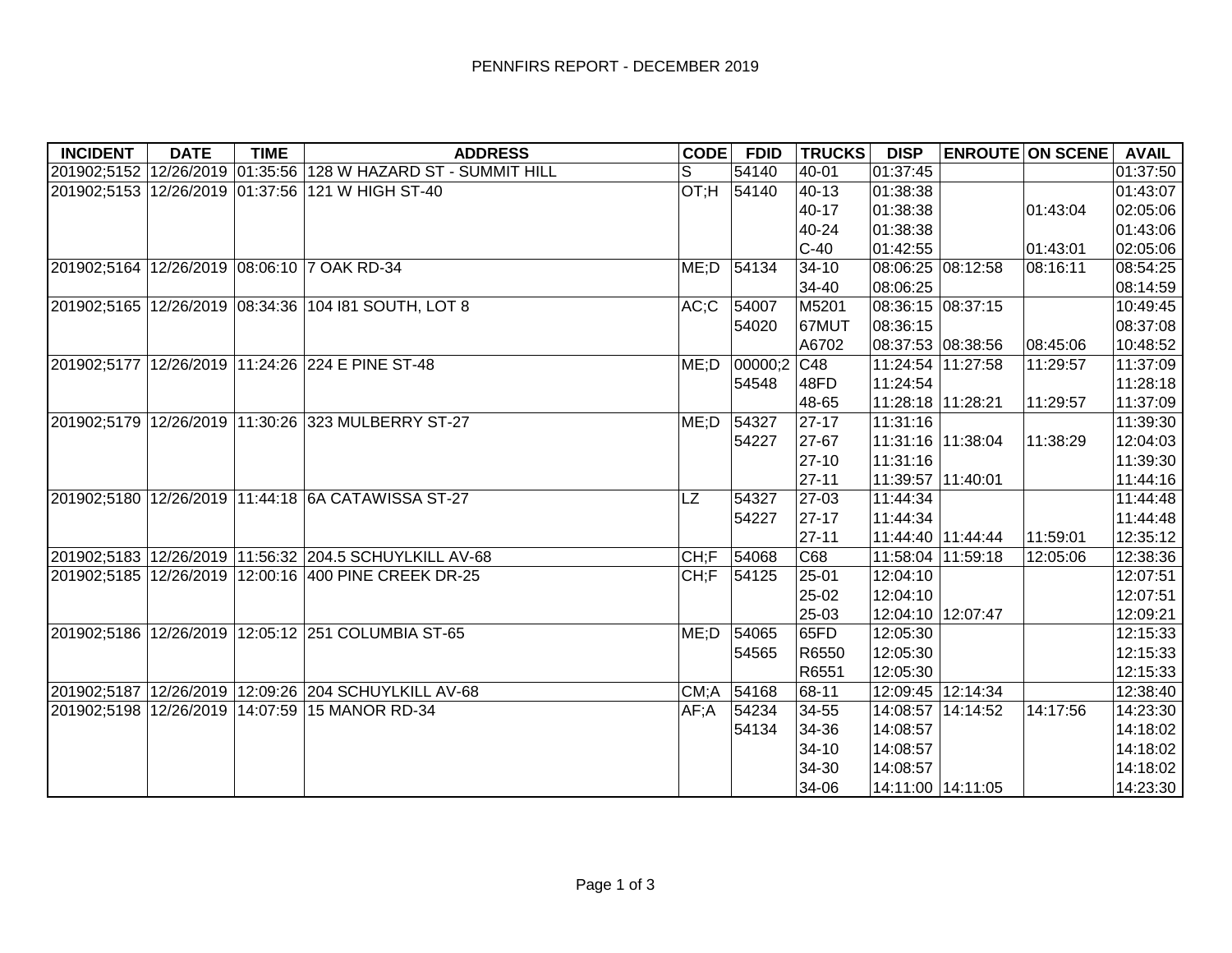| <b>INCIDENT</b> | <b>DATE</b> | <b>TIME</b> | <b>ADDRESS</b>                                                        | <b>CODE</b> | <b>FDID</b>   | <b>TRUCKS</b> | <b>DISP</b>       |                   | <b>ENROUTE ON SCENE</b> | <b>AVAIL</b> |
|-----------------|-------------|-------------|-----------------------------------------------------------------------|-------------|---------------|---------------|-------------------|-------------------|-------------------------|--------------|
|                 |             |             | 201902;5205 12/26/2019 15:41:56 70 S SILLYMAN ST-41                   | MV;U 54263  |               | 63-12         | 15:42:29          |                   |                         | 15:47:25     |
|                 |             |             |                                                                       |             | 54241         | 41-38         | 15:42:29          |                   |                         | 15:47:25     |
|                 |             |             |                                                                       |             | 54141         | 41-17         | 15:42:29          |                   |                         | 15:47:25     |
|                 |             |             |                                                                       |             | 54163         | 41-65         | 15:42:29          |                   |                         | 15:47:25     |
|                 |             |             |                                                                       |             | 00000;2 41-75 |               | 15:42:29          |                   |                         | 15:47:25     |
|                 |             |             |                                                                       |             | 54023         | 63-51         | 15:42:29          |                   |                         | 15:47:25     |
|                 |             |             |                                                                       |             | 99999         | 63-79         | 15:42:29          |                   |                         | 15:47:25     |
|                 |             |             |                                                                       |             |               | M6807         | 15:42:29          |                   |                         | 15:46:59     |
|                 |             |             |                                                                       |             |               | 68MUT         | 15:42:29          |                   |                         | 15:44:50     |
|                 |             |             |                                                                       |             |               | M6808         | 15:44:05 15:44:08 |                   |                         | 15:47:25     |
|                 |             |             |                                                                       |             |               | RR            | 15:45:08          |                   |                         | 15:47:25     |
|                 |             |             |                                                                       |             |               | $C-41$        | 15:45:18          |                   | 15:45:32                | 15:47:25     |
|                 |             |             | 201902;5209 12/26/2019 17:04:39 SWEET ARROW LAKE;RD-33/MOUNTAIN RD-33 | MV;U 54158  |               | 58-10         | 17:05:28          |                   |                         | 17:11:02     |
|                 |             |             |                                                                       |             | 54258         | 58-15         | 17:05:28 17:09:37 |                   | 17:14:08                | 17:45:08     |
|                 |             |             |                                                                       |             | 54015         | A941          | 17:05:28          |                   |                         | 17:11:21     |
|                 |             |             |                                                                       |             |               | 58MUT         | 17:05:28          |                   |                         | 17:06:21     |
|                 |             |             |                                                                       |             |               | 58-06         |                   | 17:06:43 17:06:59 | 17:12:31                | 17:45:08     |
|                 |             |             | 201902;5213 12/26/2019 18:35:59 24 HIKES HOLLOW RD-21                 | AF;A        | 54121         | $ 21 - 10 $   | 18:36:41          |                   |                         | 18:46:39     |
|                 |             |             |                                                                       |             | 54221         | $21 - 11$     | 18:36:41          |                   |                         | 18:46:39     |
|                 |             |             |                                                                       |             | 00000         | 21-50         | 18:36:41          |                   |                         | 18:46:39     |
|                 |             |             |                                                                       |             |               | 21-03         | 18:40:57 18:41:09 |                   |                         | 18:46:39     |
|                 |             |             | 201902;5215 12/26/2019 18:53:56 134 N JARDIN ST-64                    | CH;F        | $00000;2$ C64 |               | 18:54:33          |                   |                         | 18:56:26     |
|                 |             |             |                                                                       |             | 54164         | $CG4-1$       | 18:54:33 18:55:58 |                   | 18:57:23                | 19:11:40     |
|                 |             |             |                                                                       |             | 54264         | $ C64-2$      |                   | 18:54:33 18:55:50 |                         | 19:11:45     |
|                 |             |             |                                                                       |             | 54364         | $ C64-3 $     | 18:54:33          |                   |                         | 18:56:26     |
|                 |             |             |                                                                       |             | 54464         | $ C64-4$      | 18:54:33          |                   |                         | 18:56:26     |
|                 |             |             |                                                                       |             | 54564         | $ C64-5$      | 18:54:33          |                   |                         | 18:56:26     |
|                 |             |             | 201902;5218 12/26/2019 19:47:58 21 N MAIN ST-64                       | CH; F       | 00000;2       | C64           | 19:48:28          |                   |                         | 19:49:50     |
|                 |             |             |                                                                       |             | 54164         | $ C64-1 $     | 19:48:28          |                   |                         | 19:49:50     |
|                 |             |             |                                                                       |             | 54264         | $ C64-2$      | 19:48:28          |                   |                         | 19:49:50     |
|                 |             |             |                                                                       |             | 54364         | $ C64-3$      | 19:48:28          |                   |                         | 19:49:50     |
|                 |             |             |                                                                       |             | 54464         | $ C64-4$      | 19:48:28          |                   |                         | 19:49:50     |
|                 |             |             |                                                                       |             | 54564         | $ C64-5$      | 19:48:28          |                   | 19:49:20                | 21:22:51     |
|                 |             |             |                                                                       |             | 99999         | $ C64-1 $     | 19:52:58          |                   | 19:53:01                | 21:22:49     |
|                 |             |             |                                                                       |             |               | PPL           |                   | 19:54:00 20:03:26 |                         | 21:22:48     |